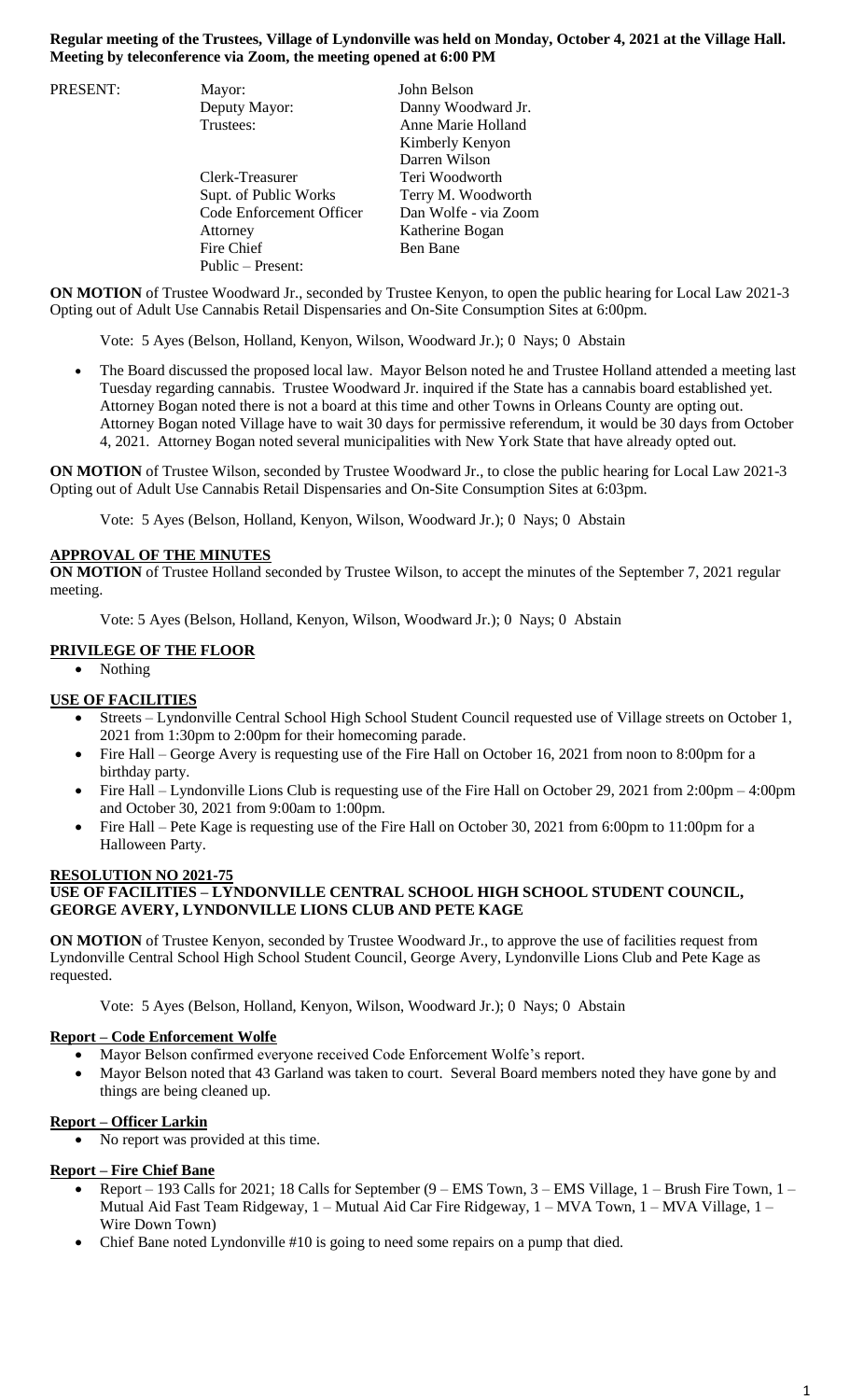**Regular meeting of the Trustees, Village of Lyndonville was held on Monday, October 4, 2021 at the Village Hall. Meeting by teleconference via Zoom, the meeting opened at 6:00 PM**

## **RESOLUTION NO 2021-76 APPROVAL TO GET LYNDONVILLE #10 REPAIRED**

**ON MOTION** of Trustee Woodward Jr., seconded by Trustee Wilson, to approve having Lyndonville #10 repaired.

Vote: 5 Ayes (Belson, Holland, Kenyon, Wilson, Woodward Jr.); 0 Nays; 0 Abstain

#### **Report – Attorney Bogan**

• Nothing

## **Report – Clerk-Treasurer Woodworth**

- Clerk-Treasurer Woodworth presented the Board with the budget to actual report as of September 30, 2021.
	- Vouchers Abstract A4-1 A5 #15561 #15618 to be paid for 2021-2022 General \$ 14,914.00 Water \$ 3,776.32
		- Sewer \$ 2,481.30 **Grand Total \$ 21,171.62**

## **RESOLUTION NO 2021-77 VOUCHERS TO BE PAID FOR ABSTRACTS A4-1 – A5**

**ON MOTION** of Trustee Kenyon, seconded by Trustee Holland, to have Clerk-Treasurer Woodworth pay Abstracts A4-1  $- A5 \# 15561 - \#15618.$ 

Vote: 5 Ayes (Belson, Holland, Kenyon, Wilson, Woodward Jr.); 0 Nays; 0 Abstain

#### **Report – Superintendent Woodworth**

- Superintendent Woodworth noted the annual leaf pick-up will start the last week of October.
- Superintendent Woodworth noted he, Mayor Belson and Assistant Superintendent Freeman have completed the interviews for the Public Works Maintenance Worker's position. They have two really good applicants. They will be making a decision by the end of the week.

#### **Report – Trustee Kenyon**

- Nothing
- **Report – Trustee Woodward Jr.**
	- Nothing

## **Report – Trustee Holland**

Nothing

#### **Report – Trustee Wilson**

• Nothing

#### **Report – Mayor Belson**

 Mayor Belson thanked the DPW for helping out with the Dollar General. The Board noted they have received lots of positive feedback.

#### **OLD BUSINESS:**

- Water Rate Agreement Work in progress.
- Dollar General Waterline Attorney Bogan is waiting on Code Enforcement Wolfe to work with the Broadway Group. Superintendent Woodworth will have Paul Chatfield from MRB Group to put the agreement together and get it to the Broadway Group.

## **NEW BUSINESS:**

Local Law 2021-3 – Opting out of adult use cannabis retail dispensaries and on-site consumption site

#### **RESOLUTION NO 2021-78 LOCAL LAW 2021-3 – OPTING OUT OF ADULT USE CANNABIS RETAIL DISPENSARIES AND ON-SITE CONSUMPTION SITES**

**ON MOTION** of Trustee Kenyon, seconded by Trustee Wilson, to adopt Local Law 2021-3 Opting out of Adult Use Cannabis Retail Dispensaries and On-Site Consumption Sites**,** subject to permissive referendum**.** 

Vote: 5 Ayes (Belson, Holland, Kenyon, Wilson, Woodward Jr.); 0 Nays; 0 Abstain

- Food Truck fee The Board tabled.
- Halloween Trick-or-Treating Hours Annual Trick-or-Treating hours of 6:00pm to 8:00pm.

#### **RESOLUTION NO 2021-79 TRICK-OR-TREATING HOURS**

**ON MOTION** of Trustee Kenyon, seconded by Trustee Wilson , to set the 2021 Halloween Trick-or-Treating hours to be from 6:00pm to 8:00pm on October 31, 2021.

Vote: 5 Ayes (Belson, Holland, Kenyon, Wilson, Woodward Jr.); 0 Nays; 0 Abstain